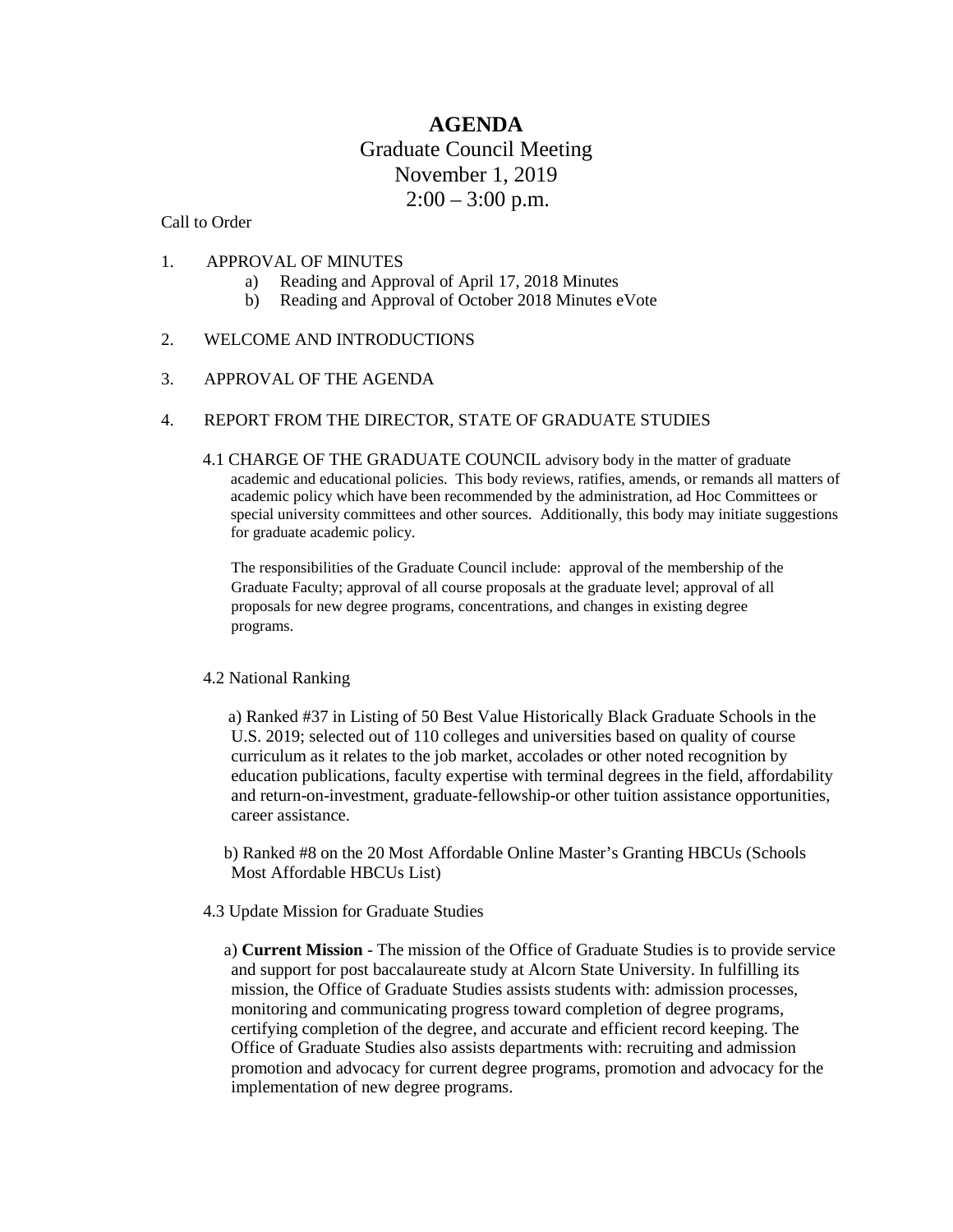- b) **Proposed**: To provide an integrated and advanced education for diverse learners to cultivate knowledge, research, scholarship, service, lifelong learning, and student success to be competitive in a global society.
- 4.4 Enrollment Management
- 4.5 Writing Proficiency and Graduation Candidacy
- 4.6 INTL Student Orientation Orientation and tour for new international students to Alcorn; conduct one per semester
- 4.7 Prospective Graduates Fall 2019
- 4.8 Resources to Enhance Research (Artifact 1)
	- a) CITI
	- b) Qualtrics
	- c) Turnitin
- 4.9 Immunization Requirement (Artifact 2)
	- a) Measles, Mumps, and Rubella
	- b) Hepatitis
	- c) Tuberculosis Screening
- 4.10 Graduate Catalog 2020-2022

4.11 Fall 2019 Commencement

### 5. ACTION ITEMS

eBallot Results for Graduate Faculty Membership August 16, 2019 Number of Ballots Cast: 12

#### **School of Agriculture and Applied Sciences**

Advanced Technologies

- 1. Dr. David Addae, Professor, Reappointment, ASU Full Member
- 2. Dr. Steve Adzanu, Associate Professor, Reappointment, ASU Full Member
- 3. Dr. Kwabena Agyepong, Associate Professor, Reappointment, ASU Associate Member
- 4. Mr. Michael Atkins, Adjunct, New Appointment, ASU Professional Affiliate
- 5. Dr. Jyotirmay Gadewadikar, Associate Professor, Reappointment, ASU Associate Member
- 6. Dr. Mamie Griffin, Assistant Professor, Reappointment, ASU Associate Member
- 7. Mr. John Jones, Adjunct, Reappointment, ASU Professional Affiliate
- 8. Dr. Sam Nwaneri, Assistant Professor, Reappointment, ASU Associate Member
- 9. Dr. Angel Skinner, Assistant Professor, Reappointment, ASU Associate Member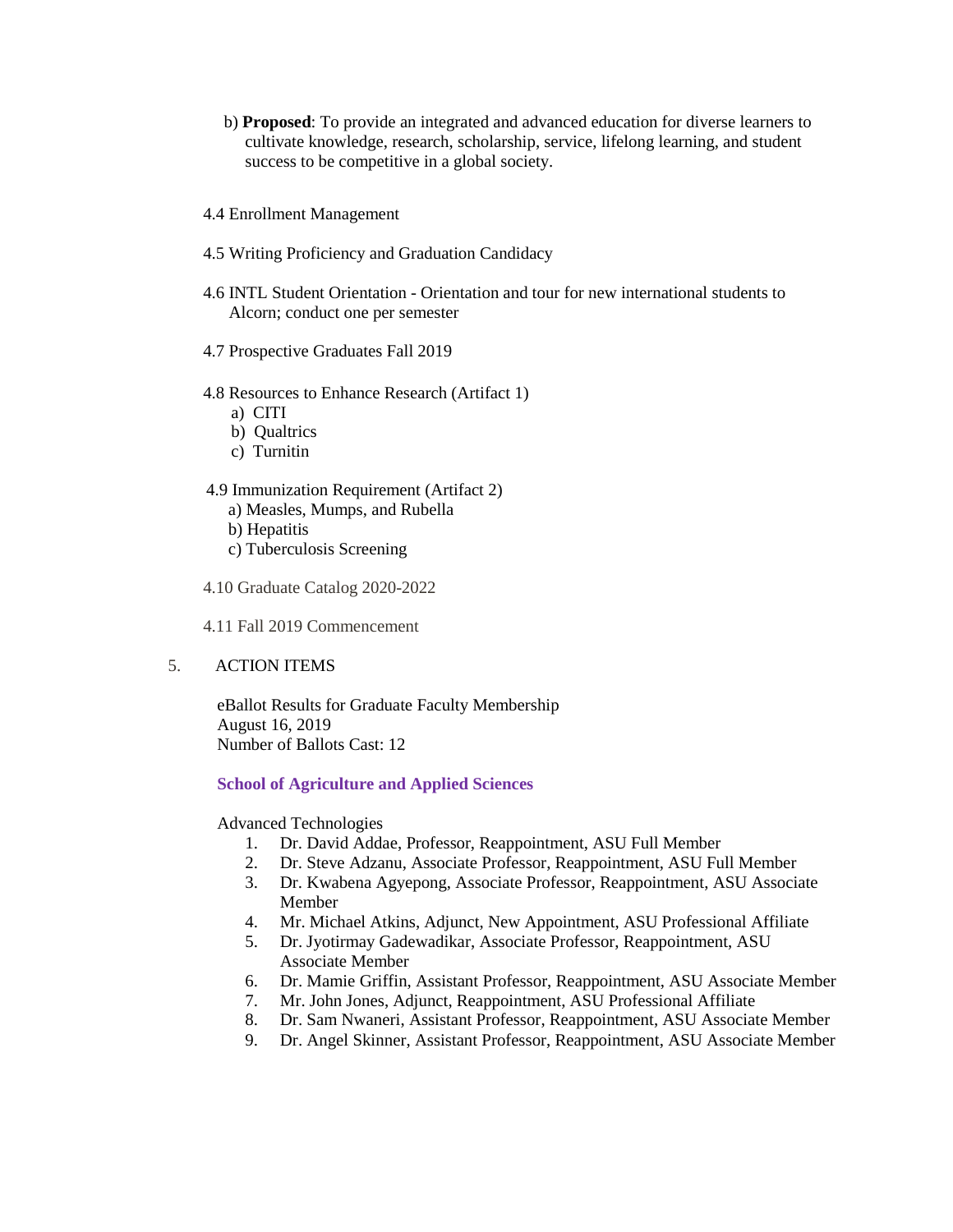### Agriculture

- 10. Dr. Anthony Baffoe-Bonnie, Assistant Professor, New Appointment, ASU Full Member, **Amendment ASU Associate Member**
- 11. Dr. Magid Dagher, Professor, Reappointment, ASU Full Member
- 12. Dr. LaShunda Anderson Hodges, Associate Professor, Reappointment, ASU Associate Member
- 13. Dr. Frank Mrema, Assistant Professor, Reappointment, ASU Associate Member
- 14. Dr. Samuel Mwangi, Assistant Professor, New Appointment, ASU Associate Member
- 15. Dr. Amanda Nanjundaswamy, Associate Professor, Reappointment, ASU Full Member

#### Biotechnology

16. Dr. Keith McGee, Associate Professor, Reappointment, ASU Full Member

### **School of Arts and Sciences**

17. Dr. Babu Patlolla, Professor, Reappointment, ASU Full Member

### Biological Sciences

- 18. Dr. Jameka Grigsby, Assistant Professor, New Appointment, ASU Full Member, **Amendment ASU Associate Member**
- 19. Dr. Marta Piva, Associate Professor, Reappointment, ASU Full Member
- 20. Dr. Debarshi Roy, Assistant Professor, New Appointment, ASU Full Member, **Amendment ASU Associate Member**
- 21. Dr. Robert Sizemore, Professor, Reappointment, ASU Full Member
- 22. Dr. Voletta Williams, Professor, Reappointment, ASU Full Member

#### Fine Arts

23. Dr. Renardo Murray, Associate Professor, Reappointment, ASU Full Member

# **School of Business**

- 24. Mrs. Marcharie Chambliss, Adjunct, New Appointment, ASU Professional Affiliate
- 25. Dr. Donna Wiliams, Associate Professor, Reappointment, ASU Full Member
- 26. Dr. Tim Wilson, Adjunct, New Appointment, ASU Professional Affiliate

# **School of Education and Psychology**

- 27. Dr. S. Lynn Etheridge, Assistant Professor, Reappointment, ASU Associate Member
- 28. Dr. LaToya Hart, Adjunct, Reappointment, ASU Professional Affiliate
- 29. Dr. Sarai Johnson, Adjunct, Reappointment, ASU Associate Member, **Amendment ASU Professional Affiliate**
- 30. Dr. Gerald Peoples, Professor, Reappointment, ASU Full Member
- 31. Dr. Tabitha Smith, Assistant Professor, Reappointment, ASU Full Member, **Amendment ASU Associate Member**
- 32. Dr. Zaducka Thomas, Assistant Professor, New Appointment, ASU Professional Affiliate
- 33. Dr. John Walls, Adjunct, Reappointment, ASU Professional Affiliate
- 34. Dr. Charley Braswell-Williams, Adjunct, Reappointment, ASU Professional Affiliate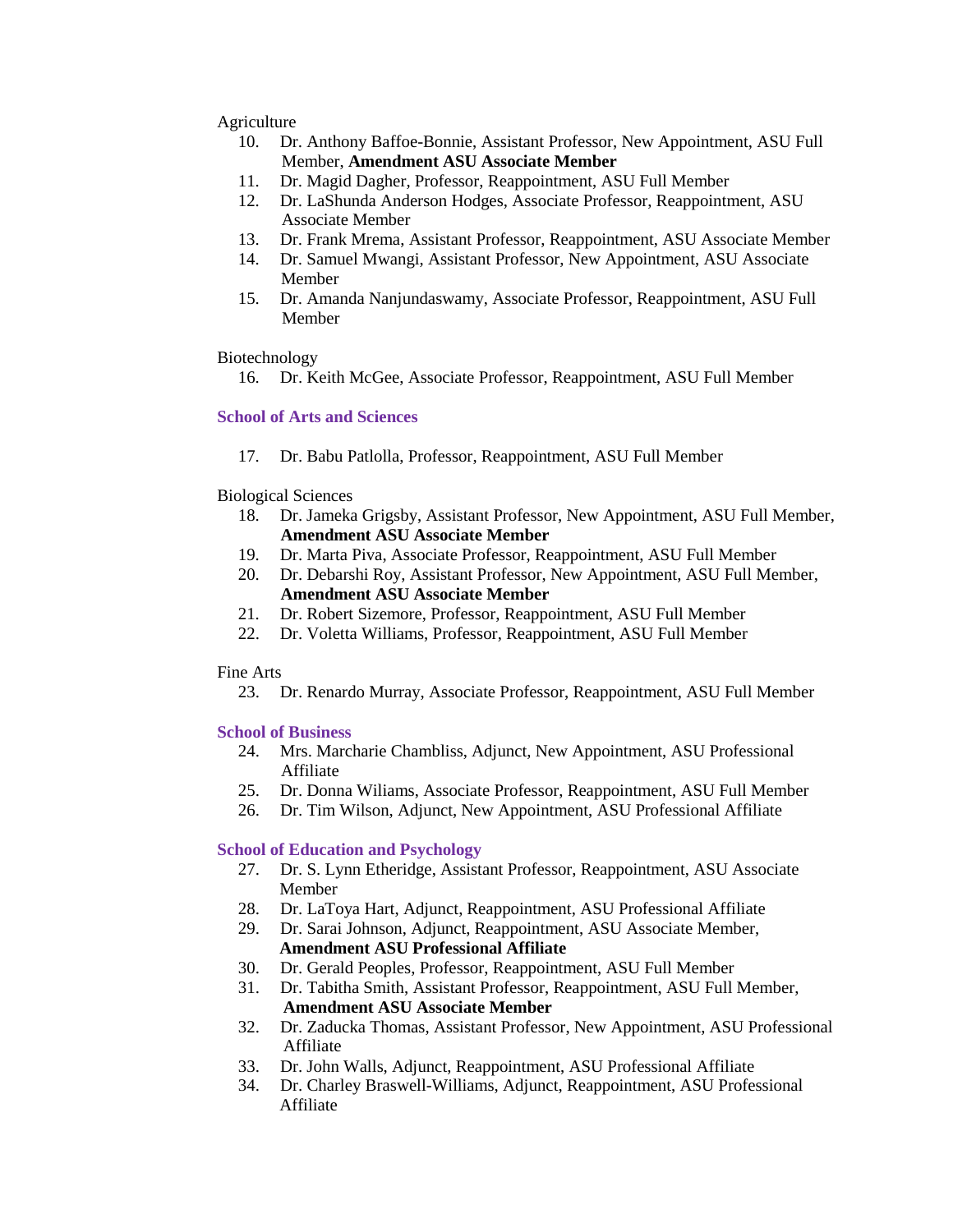# **School of Nursing**

- 35. Dr. Lacey Blessitt, Professor, New Appointment, ASU Full Member
- 36. Ms. Brenda Collins, Assistant Professor, Reappointment, ASU Professional Affiliate
- 37. Dr. Tearsanee Carlisle Davis, Assistant Professor, Reappointment, ASU Professional Affiliate
- 38. Dr. Rebecca Fairchild, Associate Professor, Reappointment, ASU Associate Member
- 39. Ms. Hazel Washington, Adjunct, Reappointment, ASU Professional Affiliate

# NEW GRADUATE FACULTY MEMBERSHIP

# **School of Arts and Sciences** (Artifact 3)

Fine Arts

 1. Dr. Alona Alexander, Assistant Professor, New Appointment, ASU Professional Affiliate

# 6. CURRICULUM AND PROGRAMS (Reports from Schools/Departments) **New, Proposed, Revised, and Closed Programs**

- **a) School of Nursing**
	- Doctor of Nursing Practice

# **b) School of Agriculture and Applied Sciences**

- Ph.D. in Agriculture Biosciences and Applied/Advanced Technology
- Agronomy Professional Online Option
- Agricultural Extension Education (Online)

# **c) School of Education**

- Education Specialist in Special Education (Online)
- Special Education (Online)
- MAT Elementary and Secondary (Online)
- Clinical Mental Health Counseling Certificate Program
- Play Therapy

# **d) School of Arts and Sciences**

- Master of Social Work
- Cybersecurity

# **e) School of Business**

• EMBA